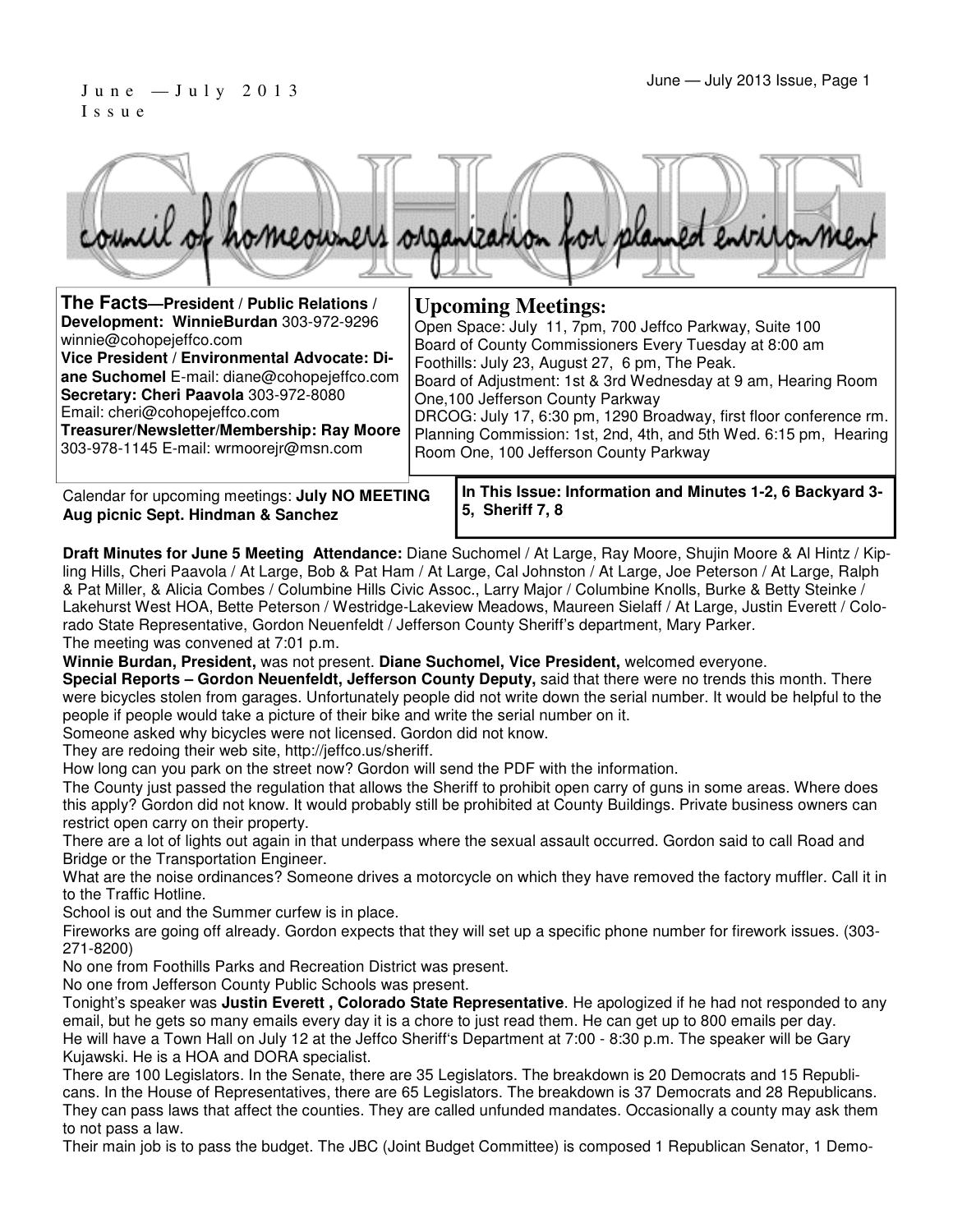cratic Senator, 1 Republican Representative, and 1 Democratic Representative. It is a thankless job unless you like numbers. Whatever the JBC drafts usually gets passed with about a 1% change.

Occasionally Justin gets email on federal issues. He can't do a lot about these issues.

This session is considered historic because the Democrats are in control.

Senate Bill 252 was passed in the Senate. It affects the Rural Electric Association. There is an existing law that requires Utilities to be 10% green. Senate Bill 252 increases it to 25%. The Democrats pushed it through.

Our state requires that bills comply to the single subject rule. This means that amendments must pertain to the Bill Title. There were a lot of late bills this year. Usually there are only 5 bills submitted per Legislator. This means 500 bills. This year there were 800 bills. They are only in session for 120 days. Every bill gets a hearing.

Senate Bill 213 passed. It is a referendum to increase school funding. The statistics put Colorado at either 43rd in the nation or 26th. Someone asked where the money would go - to PERA or to the classroom? Justin did not know. Each bill can be submitted 4 times to get it passed.

Someone asked if Justin thinks that Seniors will get the tax break next year. Justin thinks that they will get it. Someone asked how to get a bill on the ballot. It can be passed by referendum or by getting enough signatures. This needed to be done by Jan. 15, 2013 this year. The minority party bills need to be submitted by the second Wednesday in Jan. If you want this done, you should have a Senator involved.

Justin had 3 bills killed and 2 bills passed this year. One was to provide in state tuition for children who's parents are in the military and stationed in Colorado. The other was to give the Treasurer discretion to invest in Israeli government supported issues at his or her discretion.

You can email Justin at Justin.Everett.House@state.co.us.

**Reports from Officers—**Roll Call was taken. We had 16 members present and we have a quorum.

**Winnie Burdan, President,** was not present.

**Diane Suchomel, Vice President,** was present.

Summerset Festival is Sept. 13 - 15. The booth will cost us \$65. It was moved that we participate. The motion passed with a vote of 12 for and 4 against.

We do not have a meeting in July. Our annual picnic will be on Aug. 7th.

Our speaker in September will be Hyndman Sanchez. In October we will plan to invite the School Board candidates. As Gordon mentioned, Jefferson County changed their website this morning. Not everything is working yet. If there is a case you are interested in and you can't find it, contact the POC. Some people can't access the new website. You may need special software. (or recent updates to your software) You can access it at the Library.

There are 2 proposals this month. The Silver Leaf Metropolitan District has been proposed for a to-be constructed development on the southwestern corner of W Coal Mine Ave/ S Kipling Pkwy. The Foothills Metropolitan District has been proposed for the 2 parcels on the northwestern and southwestern corners of S Simms St/ Ward St.

The Planning commission hearings for both the Silver Leaf Metropolitan District and the Foothills Metropolitan District are scheduled for 6/26. Jeffco staff has recommended denial of both the Silver Leaf Metropolitan District and the Foothills Metropolitan District. (Details of both are on Jeffco Planning & Zoning's Active Cases webpage.)

Things are progressing at Willowbrook. The Willow Brook facility will be for Alzheimers and memory care residents across the Street from Morning Star.

Diane went to the Jeffco Parks Master Plan meeting last night. Lakehurst West passed on kudos to Foothills Parks and Recreation District for working with them.

Does anyone know the date for the County Fair? No, but it is in Aug.

**Ray Moore, Treasurer,** was present. We have \$2,065.14.

**Cheri Paavola, Secretary,** was present. The Minutes for May and April were approved.

**Old Business—**None.

**New Business—**There is a community event that includes fireworks at Grace Place Church. It is on Santa Fe south of C-470. The event is free. It is on July 4th from noon until after fireworks.

Foothills is hosting Red, White, and You on July 3rd.

Announcements None.

We adjourned at 8:38 p.m. - Cheri Paavola

#### **COHOPE Treasury Activity: May 2013 W. R. Moore, Treasurer**

|   | 2065.14 |
|---|---------|
| S | 20.00   |
|   |         |
| S | 0.00    |
| S | 2085.14 |
|   |         |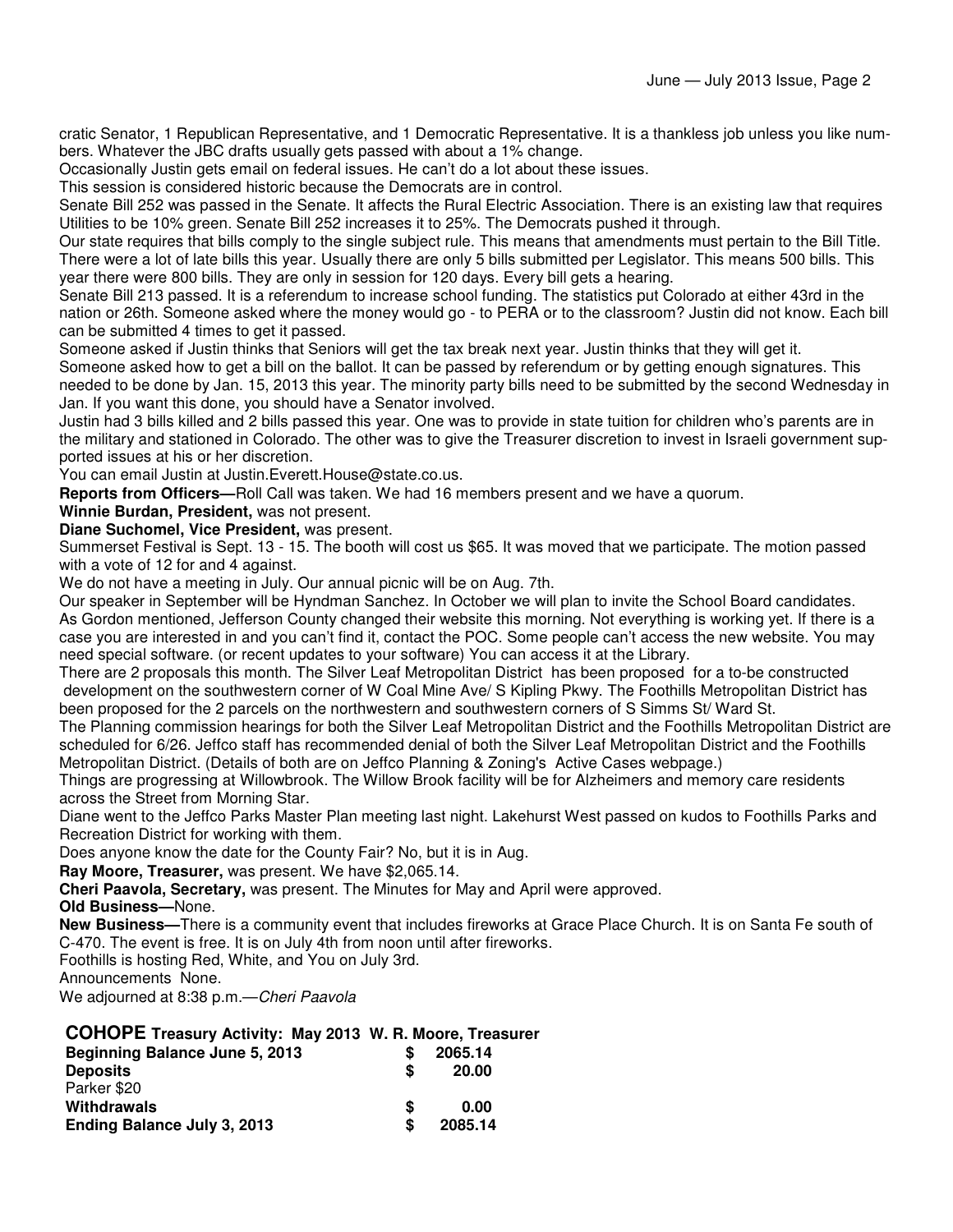# THE BACKYARD

#### Columbine Hills Civic Association

From **Draft Minutes of the May Board Meeting** The meeting was called to order at 9:20 a.m. by Randy Montgomery. There were seven board members and three homeowner in attendance.

Old Business The minutes of the April meeting were approved. Seventeen new members were added in April and 17 donations received. It is expected that Dumpster Day will add more to the membership roster.

Treasurer Report Colorado Lasertype bill was paid.

New Business Neighbors expressed concerns that drivers are running the 4-way stop signs at the intersections of W. Canyon Ave. and So. Kendall Blvd. This is especially dangerous when the ball games are in progress. The South Precinct Sheriff's office will be notified. Others expressed concerns about drivers speeding through the park area in general and asking Jeffco to modify speed zones in the park area.

An Architectural Control Committee was discussed and it was decided to meet with the county zoning department and discuss county zoning code enforcement as a first step in resolving some neighborhood issues.

Motion was made to adjourn at 10:40 a.m.— Randy Montgomery, Secretary

## **Columbine Knolls South II REVIEW**

From **President's Corner** Summer is just around the corner and our community kicked it off with our CKSII HOAsponsored Annual Community Garage Sale and Large Item Pickup. I hope all of you made lots of money and got rid of some of the things that you did not need! Also, summer means the kids are out of school and more kids will be riding bikes and playing outside. Please be especially careful as you drive through the neighborhood.

Our website cksii.org was down for a couple of days but is up and working again. I apologize for any inconvenience this caused anyone and thank those who brought it to my attention. I would like to thank our webmaster, Greg Steward, for doing such a great job of updating and maintaining the site.

I just got exciting news that we just had the 300th member join the CKSII HOA. Last year at this time we had 282 members. It is encouraging to see not only the membership growing but the level of interest and involvement increasing. Thanks to all for taking the time to make CKSII an even better place to live!

We had an excellent meeting in May which was well attended by both board members and members of the CKSII community. It is great to have community members take the time to come to our meetings to let us know what is on their minds. Thanks to all those who attended. - Stephanie Haberkorn, President

From **CKS II HOA Board Meeting Minutes – May 14, 2013** President Stephanie Haberkorn called the meeting to order at 7:00 p.m. Board members Stephanie Haberkorn, Jane Schaefer, Tom Tellschow, John Schutt, Debbie Opperman, Jon Brouillet and Bob Pellegrini were in attendance, along with Roger Borcherding of DARCO Property Management and 8 homeowners.

TREASURER'S REPORT: Debbie Opperman reported for ending balances as of April 30, 2013. For the month, there were total expenditures of \$5,413.64. A legal reimbursement from a homeowner in the amount of \$577.00 was received making the net expenses \$4,836.64. The end of April balances were \$57,070.30 in checking, \$13,063.86 in savings and \$43,649.01 in combined time deposits. The HOA currently has 299 members.

ACC COMMITTEE: Tom Tellschow reported 9 applications have been received. One request is pending. Most applications have been for paint, roofing and a concrete pad installation.

MANAGEMENT REPORT: Three inspections have been done. 20 violations were issued in March/April. Violations were for RV's, trash containers and a basketball hoop. There has been one property sold and three additional homes scheduled to close in May.

OLD BUSINESS: LANDSCAPING COMMITTEE: Bob Pellegrini reported the front entrance on Yukon was cleaned up, sprayed and readied for spring. Mr. Pellegrini is also checking on the irrigation process. Volunteers who assisted with the cleanup were thanked for their time and help.

SOCIAL COMMITTEE: Jon Brouillet reported the Hay Ride is on schedule for December 1st. The committee is asking for suggestions for a summer activity.

TRASH SERVICE: HOA attorneys reviewed the new trash service contract which has been proposed by Waste Management. Additionally, the comparison of our current contract, which was originally with EDS, was reviewed. The Board evaluated the attorney's recommendations and determined that it is not in the best interest of the association members to agree to the new contract with Waste Management while our current contract, which Waste Management purchased from EDS, is still in effect through November, 2015.

NEW BUSINESS: Community Garage Sale Marketing: A flyer was included in the May 2013 newsletter. Signs will be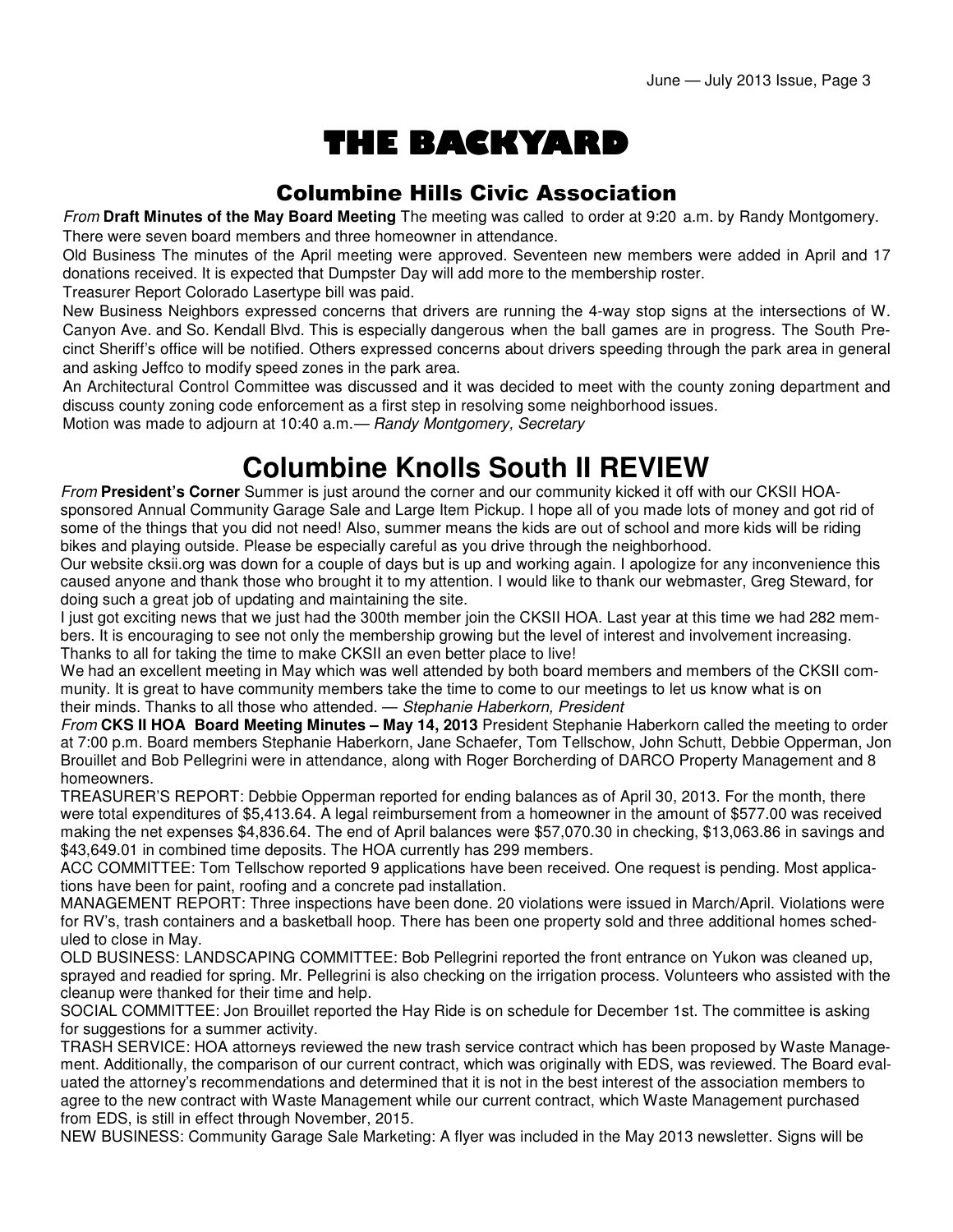posted along with the community banners. A notice will be published on Craig's list in lieu of newspaper ads. Large Item Pick Up: HOA members are directed to the newsletter/flyer for changes to this year's large item pick up date and process.

Title Transfers: The Board received notification between meetings of a problem with an owner who sold their home. The Board enters the following motion: Pertaining to the sale of 8057 S Yukon, the Board will allow the dues to be transferred to the buyer. The motion was made by Tom Tellschow and seconded by Jon Brouillet. The vote was unanimous. The Board will review the wording of the current policy and determine if a modification is needed.

Owner Items: Stephanie Haberkorn opened the floor for owner questions or comments. Jane Schaefer asked about the large number of foxes in the area and any measures the HOA can take to prevent loss of small pets. Jefferson County and Animal Control will take no action. Some homeowners have foxes living under decks.

A resident asked if the HOA would put gravel at the entrance of the drainage tunnel under Wadsworth for those who use it to walk and bike. As the property does not belong to the HOA, CDOT will be contacted to see if they will take any action. Also, the Board was asked about any action which can be taken regarding the secondary fences which have been built along homes backing to Wadsworth. Some of the original fences have fallen down and been left. It was determined that that property belongs to Foothills Park and Rec. A contact will be made with Foothills.

A concern was expressed about a large shed on Friend. It was verified the shed had been legally permitted by the County and had ACC approval. Covenant processes will be reviewed in June at the Board Meeting. The meeting was adjourned at 8:16 pm.

### The Leawood Rapporter

From **Leawood Recreation and Park District Minutes of May 8, 2013** The meeting was called to order at 6:33 p.m. at Leawood Elementary School by President Kyle Sargent. Members present were: Linda Smith, Charlie Campbell, Donna Snyder, Mibby Luedecke and Dave Padilla, Parks Manager.

Public Comment- Amy Abraham of Powered by You and a District resident asked the Board for permission to use Leawood Park for a boot camp program for her company. This would be one time a week on Saturday from 8:00 am to 9:00 am and she hopes to have between five to 25 people. She is in negotiations with Foothills to hold similar programs in several of their parks on other days. She has a personal training studio at Bowles near Clement Park. After discussion by the Board, Linda moved to lease recreation space at Leawood Park for \$15.00 per class for no more than 25 people for approximately 20 weeks. Also moved to allow a sign on the fence at Leawood Park during the class and the classes are not to begin before 8:00 am. Charlie seconded and the motion passed. Kyle is follow up with details to Amy.

Treasurer's Report – Donna submitted the Treasurer's report and reported on bills to be paid. Income included property tax and ownership tax revenue. Invoices include: United Site Services, L&M, Denver Water, stamps, Goodland Construction, Horizon for sprinkler supplies, Dave's invoice, snow removal invoice, and reimbursement to petty cash. Linda moved the report be approved and bills paid. Charlie seconded and the motion passed.

Parks Manager Report – Goodland Construction's invoice needs adjustment relating to several changes in cubic feet of work done. Dave will call for another utility locate at the north end of Raccoon Park related to adding a fence. Plans are to turn on water in the parks the week of May 13. Debris was removed from Raccoon Park and placed in our dumpster. There was a landscape company doing rock and mulch work at a home in Vintage Reserve. They dumped mulch at the bollard location at the east bridge in Weaver Park and was removing rock in wheelbarrows from the home through park property. Dave informed the owner and contractor this was not acceptable and that they needed to go through their own front properties. Doggie bags were checked and filled.

Correspondence–Donna reported our application for Audit was approved. There is a grant available for safety and loss prevention from Colorado Special Districts Property and Liability Pool. (Our insurance company) Charlie will check into details.

New Business – Kyle reported there have been several incidents of someone golfing in Leawood Park. Reminder to Residents: There is no golfing allowed in any of our parks. Rita Sargent asked the Board to consider partnering with Leawood Elementary PTSA for a 5K run in October.

The meeting was adjourned at 8:30 PM. — Linda T. Smith, Vice President and Secretary

From **Leawood Civic Association** Minutes, **May 14, 2013** The meeting took place at Leawood Elementary School in conjunction with the first LCA Volunteer Night event, beginning at 6:30 pm. Eight Leawood residents attended in addition to various board members. The guest attendees were Tiana Gordon, Chip Langowski, Heather Hanley, Greg and Grace Slate, and Ike Nelson.

The Spring Clean-up scheduled for June 8th was discussed. Volunteers are needed to help from 7:00 am until noon in the Leawood Elementary School parking lot. The event ends at noon or whenever the dumpsters are full, whichever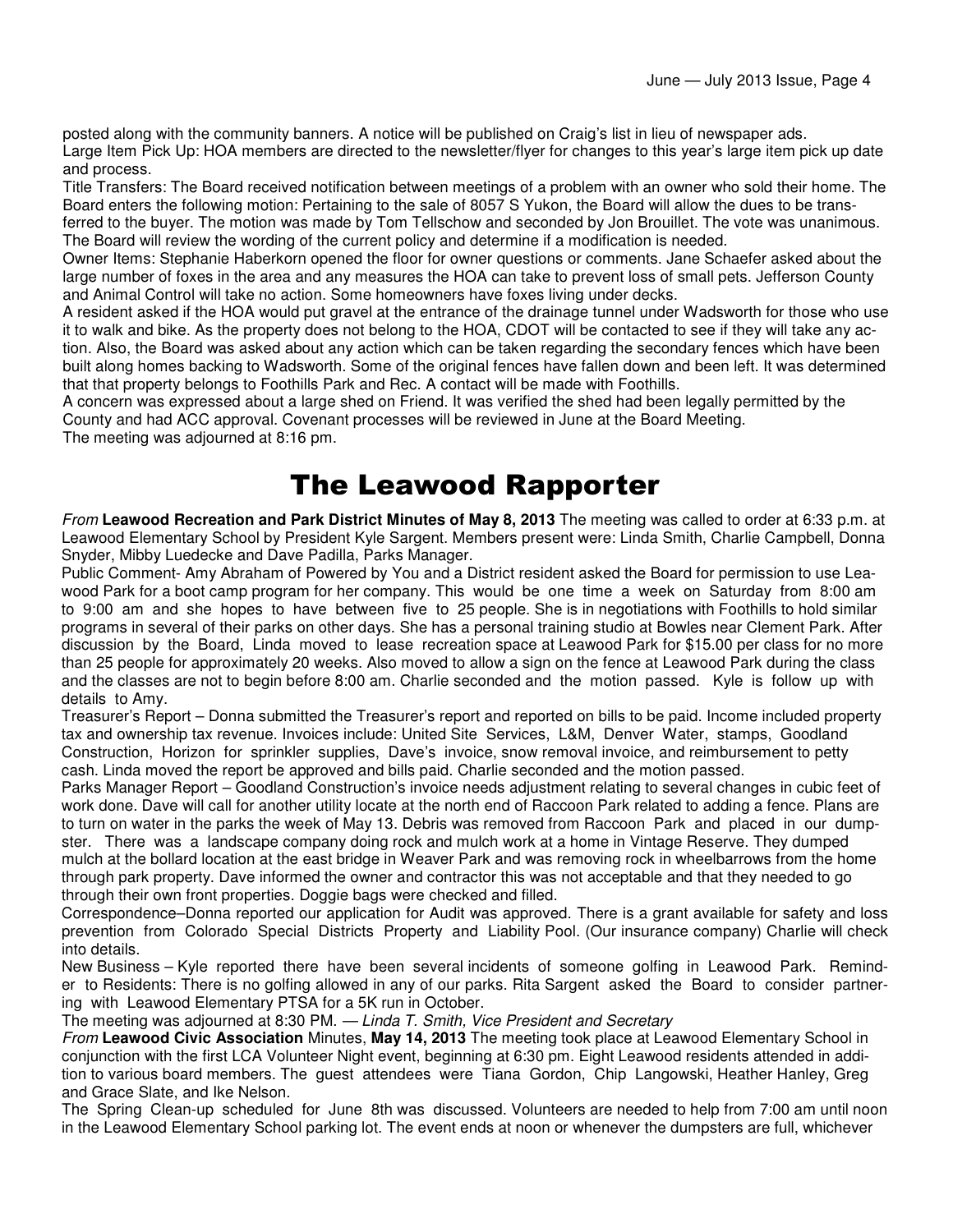happens first.

The next Front Yard Party will take place at the home of Richard and Rene White, 6285 S Chase St at 6:30 pm on Friday, June 7th. Mike Shaw may purchase some balloons to put at the home and volunteers are needed to bring some appetizers. Neighbors who attend are asked to bring whatever they wish to drink. JJ Scott will reach out to volunteers to host the FYP events in July, August, and September.

The Volunteer Night event was a success. Each visitor committed to helping the LCA out with different events and activities. New events, such as an outdoor movie night were suggested - discussions

are ongoing. Other ideas included making a map of all the LCA members and adding a permanent call-out in the Rapporter for residents to submit articles and information to be included in the Rapporter. The LCA is very excited that these residents attended this event and all of the comments, opinions, and suggestions were very welcome! A vote was approved to have the same person clean and mow the Jay Court entrance who did it last year. Don Gillmore, a Leawood resident, was acknowledged for repairing the retaining wall on the west side of the Jay Court entrance.

#### WoodBourne

From **Notes From the Board President** The May Board meeting was held on May 15, 2013. We are getting ready for the summer season with many community activities and events. The Board would like to welcome Katy Cichuniecto the Board as its newest member. We still have openings so please contact any Board member if you would like to volunteer or if you have questions.

The large item trash pickup will be held this year on Saturday, July 13, 2013. This is your chance to get rid of those large items that won't usually be picked up like old furniture and appliances. There will be more information about this event over the next month. Watch for an upcoming electronic recycling day coming later this summer. This is a great chance to recycle that old 12k disk drive computer. More information and dates will follow.

We will be holding another Annual Homeowners Meeting on July 17, 2013, and hope to reach a quorum at that time. This gives you another month to get your proxies turned in if you are unable to attend the meeting.

The next regular monthly Board meeting will be held on June 19, 2013 at 7:00 p.m. at the Clubhouse. Please contact Kim Hermanwith Management Specialists at 720-974-4234with any questions.— Jay Hansen, President

## Williamsburg II News

From **President's Message** Welcome June and the beginning of summer. Children (and parents too!) celebrating the absence of school and homework. Vacation season. Again, a reminder to stay alert and mindful of the increased activity of kids in the neighborhood. Keep your speeds down. Stop at stop signs. Put the cell phone away and pay attention. Thanks to all who participated and donated to the Animal Shelter Drive held Saturday June 1st.

Good luck to all participating in the Community Garage Sale June 7th and 8th. Hope you receive a windfall of profits. Looking forward to seeing a big crowd as usual at the July 4th Bike Parade next month. Also, we hope to have a great turnout for Movie Nighton Saturday July 20th.

From **HOA Meeting Minutes for May 7, 2013 –** Mike Eppers called the meeting to order at 7:05 p.m. In attendance were Mike Eppers, Bill Ganz, Winnie Burdan and Sharon Erickson

Treasurer's Report Susan Ganz, Treasurer was not in attendance; however she emailed the board her report. New dues collected and deposited subsequent to April meeting = \$400.00. To date for 2013 total dues collected are \$4460.00 which is equivalent to 127 homes or 40% of homeowners. All bills have been submitted and paid. Xcel bill paid = \$19.96. Balance in account as of 5/6/2013 is \$3866.44

Covenants No current issues

Old Business Easter Egg Hunt was successful – good turn out and all seemed to enjoy themselves.

Garage Saleis scheduled for June 7th and June 8th. Deb White will put the banner up on the fence facing Kipling after Memorial Day.

Yard of the Month begins in June. Two winners will be selected for the months of June, July, August and September. Winners will receive a gift card from Home Depot.

Mike received confirmation from the movie vendor for our July 20th Outdoor Movie Nightat Eagle Meadows Park. Look for more information in upcoming newsletters.

Susan has not scheduled any watering for the front entrance – Mother Nature has been our friend this year. Will continue to monitor weather and schedule watering when needed.

Meeting adjourned at 7:48.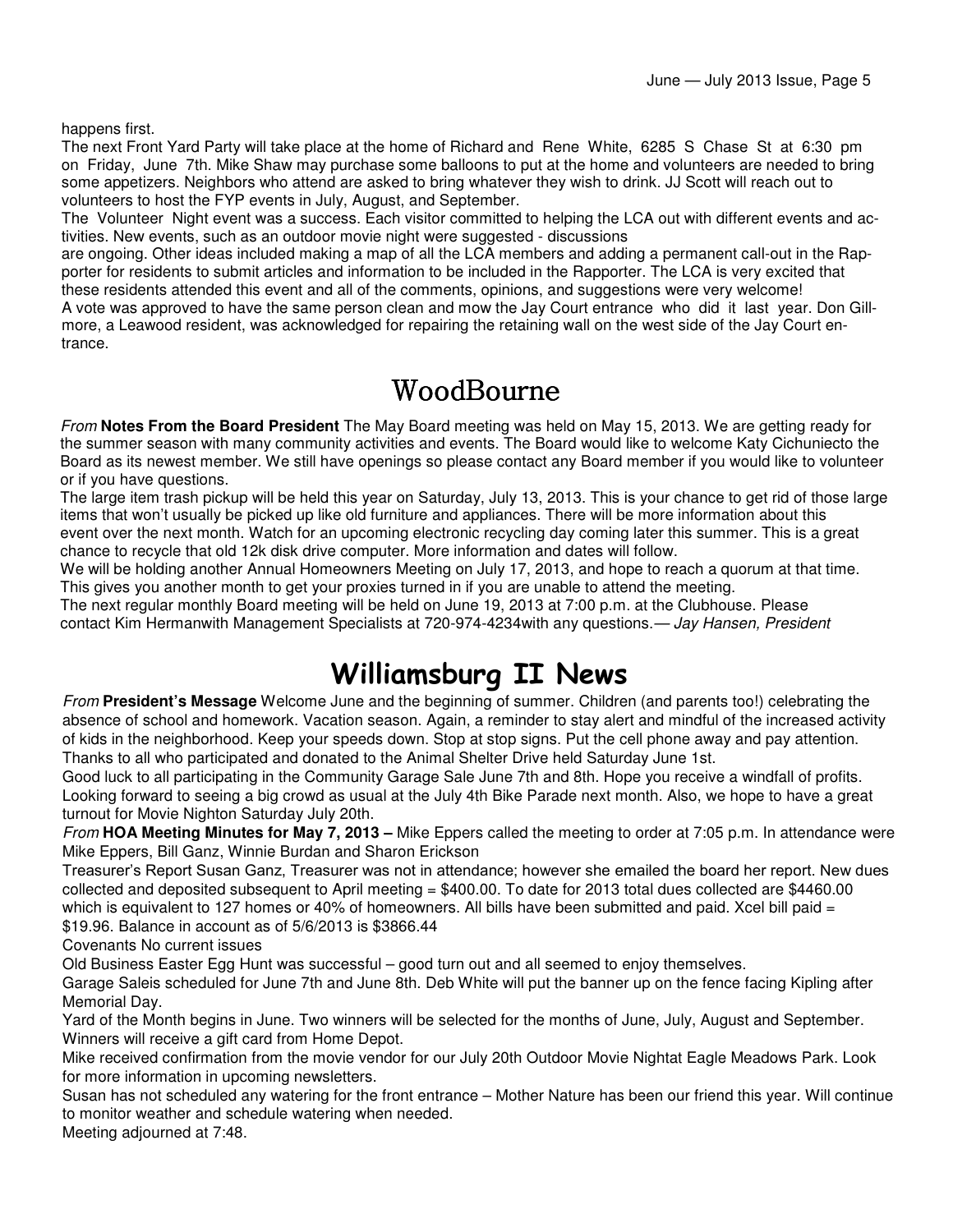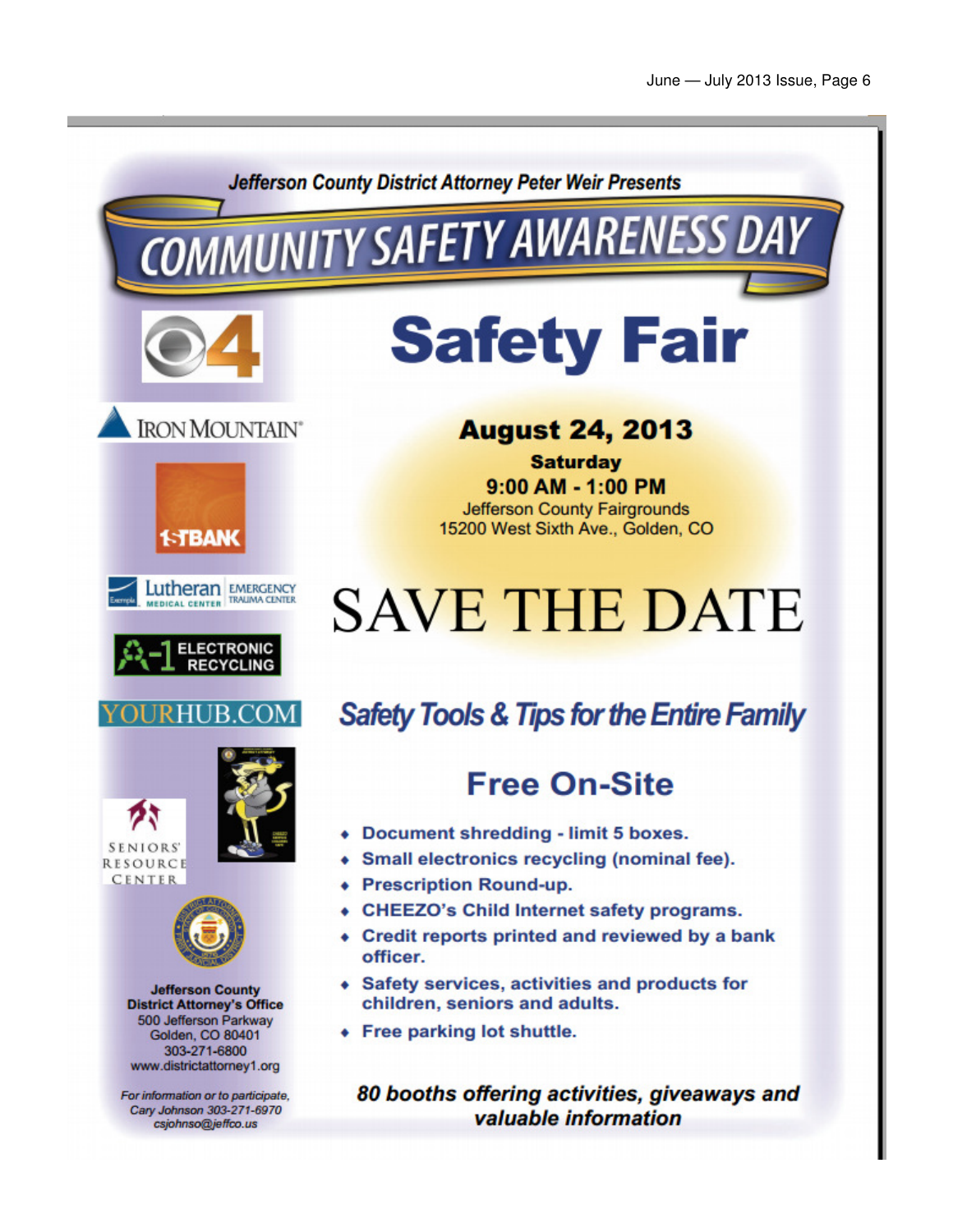**Parking Recreational Vehicles** By Sheriff Ted Mink— Curbside parking of recreational vehicles and trailers has posed a problem for some Jefferson County neighborhoods in the last several months. The sheriff's office is responsible for enforcing the parking ordinance. The ordinance does not prohibit the parking of recreational vehicles and trailers outright. It simply limits the amount of time such vehicles may be legally parked on the street to 28 days in a years time.

**Recreational Vehicles And Trailers** The parking ordinance considers RVs and trailers to be the same as a car or passenger truck when parked on the street, with the exception that they may not be parked there longer than 28 days in a year.

A recreational vehicle is any vehicle designed to provide temporary living quarters. 'Trailer' does indeed include boats on a trailer as well as any other item such as cars, trash, and trees. The ordinance applies only to public roadways in residential areas in unincorporated Jefferson County.



**Sheriff Ted Mink** 

For deputies to respond to a complaint of an illegally parked vehicle the sheriff's office must simply receive notification that it has been parked longer than 28 days total in a year.

**On The Public Roadway** If you observe a recreational vehicle or trailer parked on a public roadway for longer than 28 days in one year, please contact the sheriff's office. If another complaint is received (a total of two) a deputy will respond. A summons will not be issued, but a deputy will tag the vehicle, ordering the vehicle to be removed within 72 hours. After 72 hours, the sheriff's office may tow the vehicle as abandoned. Deputies have responded to calls regarding RVs and trailers being parked close to a driveway or street corner making it difficult to see around for those entering or exiting those roadways. Typically, when deputies contact the owners they are not aware of the problem and voluntarily move the vehicles. On Your Property There is often confusion regarding zoning regulations, covenant controls, and ordinances. The sheriff's office does not enforce zoning regulations or covenants.

Jefferson County zoning regulations allow recreational vehicles to be stored on residential property, provided such vehicles are currently licensed and operable. Several housing developments in Jefferson County require that an RV be screened from view. If you believe a recreational vehicle is in violation of zoning regulations, or you wish to determine the standards in your particular community, please call Jefferson County Planning and Zoning at 303-271-8725. It is advised that you research the covenant controls in your neighborhood if applicable. The sheriff's office, nor planning and zoning have authority to enforce covenant controls. Vehicles For Sale County ordinance prohibits the parking of any vehicle for sale on a public roadway in a residential area.

**Major Motor Vehicle** A major motor vehicle is any vehicle wider than 8 feet or longer than 25 feet or a truck or semitrailer, regardless of size. County ordinance prohibits the parking of a major motor vehicle on an unincorporated Jefferson County public roadway in a residential area except for loading and unloading, and other immediate active use. Slash Collection—Sat. August 10th, Sun. August 11th

Fees For 2013 Remote Slash Collection Program

Small pickup - bed high: \$5 Small pickup - cab high: \$8 Small pickup - above-cab high: \$10

Large pickup - bed high: \$8 Large pickup - cab high: \$10 Large pickup - above-cab High: \$12

Trailer - single axle: \$10 Trailer - double axle: \$15

Dump truck - cab high: \$20 Dump truck - above-cab high: \$25

Acceptable items: Slash: limbs, tree debris and pine needles \*Maximum length: 8 feet Maximum diameter: 6 inches Collection sites will NOT accept the following items: Household trash; Tree stumps; Construction material; Refuse from commercial operations; Metal material of any kind; and Rocks.

With the Fourth of July rapidly approaching, the Jefferson County Sheriff's Office would like to clarify Colorado law as it applies to the use and possession of fireworks in the unincorporated areas of Jefferson County.

A good rule of thumb: any device that explodes or leaves the ground is most likely illegal in Colorado. Illegal fireworks include but are not limited to firecrackers, cherry bombs, bottle rockets, M-80's and Roman candles. It is illegal to sell, use or possess non-permissible fireworks in unincorporated Jefferson County. Additionally, all fireworks are prohibited in Jefferson County Open Space Parks, Denver Mountain Parks and Forest Service lands.

Colorado law defines permissible fireworks as any device that does not explode or leave the ground. Examples of permissible fireworks are cylindrical or cone fountains, sparklers, toy smoke devices, snakes and glow worms. Keep in mind; while permissible fireworks may seem harmless, they continue to account for many fireworks-related injuries each year.

To report illegal fireworks, residents may call the Jefferson County fireworks hotline at 303-271-8200.

Jefferson County deputies will strictly enforce illegal fireworks violations in the unincorporated areas of the county this coming holiday. Any person who violates the laws pertaining to the sale, possession and use of fireworks commits a class three misdemeanor and may face a fine of up to \$750. For more information on fireworks safety, visit our Web site at www.jeffcosheriff.com. The Jefferson County Sheriff's Office wishes everyone a happy and safe Independence Day.